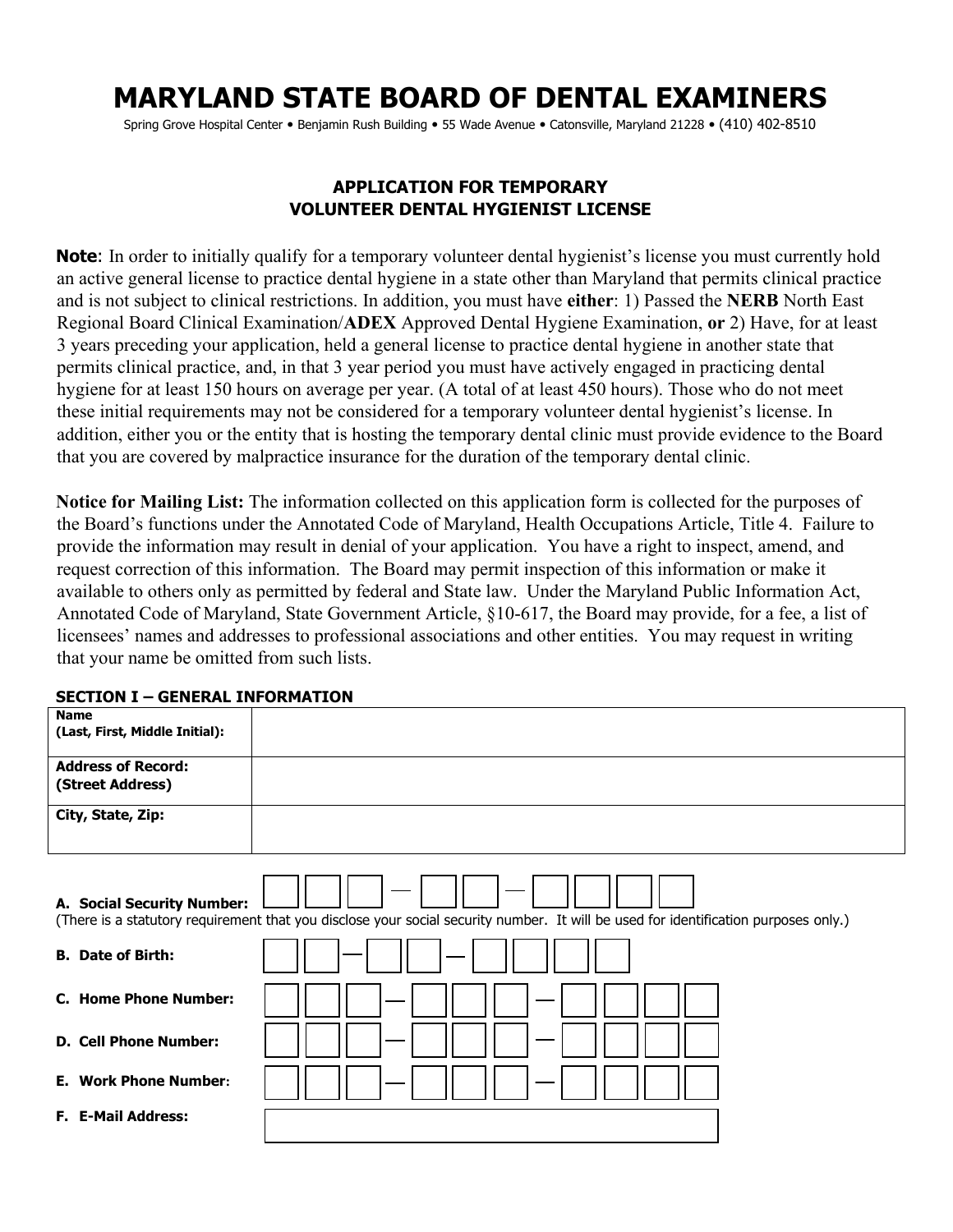|    | <b>G. Gender Identification:</b><br>Female<br>Male                                                                                                                                                                                                               |  |  |  |  |
|----|------------------------------------------------------------------------------------------------------------------------------------------------------------------------------------------------------------------------------------------------------------------|--|--|--|--|
|    | H. Race/Ethnic Identification - Please check all that apply                                                                                                                                                                                                      |  |  |  |  |
|    | Are you of Hispanic or Latino origin?<br>No<br>Yes<br>(A person of Cuban, Mexican, Puerto Rican, South or Central American, or other Spanish culture or origin, regardless of race.)                                                                             |  |  |  |  |
|    | Select one or more of the following racial categories:                                                                                                                                                                                                           |  |  |  |  |
|    | American Indian or Alaska Native (A person having origins in any of the original peoples of North or South America,<br>Including Central America, and who maintains tribal affiliations or community attachment.)                                                |  |  |  |  |
|    | Asian (A person having origin in any of the original peoples of the Far East, Southeast Asia, or the Indian subcontinent<br>including, for example, Cambodia, China, India, Japan, Korea, Malaysia, Pakistan, the Philippine Islands, Thailand, and<br>Vietnam.) |  |  |  |  |
| 3. | Black or African American (A person having origins in any of the black racial groups of Africa.)                                                                                                                                                                 |  |  |  |  |
| 4. | Native Hawaiian or other Pacific Islander (A person having origins in the original peoples of Hawaii, Guam, Samoa, or other<br>Pacific Islands.)                                                                                                                 |  |  |  |  |
|    | White (A person having origins in any of the original peoples of Europe, the Middle East, or North Africa.)                                                                                                                                                      |  |  |  |  |

#### **SECTION II – Temporary Dental Clinic**

A. Name and address of Temporary Dental Clinic for which you seek a temporary volunteer dental hygienist's license.

 $\mathcal{L}_\mathcal{L} = \mathcal{L}_\mathcal{L} = \mathcal{L}_\mathcal{L} = \mathcal{L}_\mathcal{L} = \mathcal{L}_\mathcal{L} = \mathcal{L}_\mathcal{L} = \mathcal{L}_\mathcal{L} = \mathcal{L}_\mathcal{L} = \mathcal{L}_\mathcal{L} = \mathcal{L}_\mathcal{L} = \mathcal{L}_\mathcal{L} = \mathcal{L}_\mathcal{L} = \mathcal{L}_\mathcal{L} = \mathcal{L}_\mathcal{L} = \mathcal{L}_\mathcal{L} = \mathcal{L}_\mathcal{L} = \mathcal{L}_\mathcal{L}$ 

 $\mathcal{L}_\mathcal{L} = \mathcal{L}_\mathcal{L} = \mathcal{L}_\mathcal{L} = \mathcal{L}_\mathcal{L} = \mathcal{L}_\mathcal{L} = \mathcal{L}_\mathcal{L} = \mathcal{L}_\mathcal{L} = \mathcal{L}_\mathcal{L} = \mathcal{L}_\mathcal{L} = \mathcal{L}_\mathcal{L} = \mathcal{L}_\mathcal{L} = \mathcal{L}_\mathcal{L} = \mathcal{L}_\mathcal{L} = \mathcal{L}_\mathcal{L} = \mathcal{L}_\mathcal{L} = \mathcal{L}_\mathcal{L} = \mathcal{L}_\mathcal{L}$ 

 $\_$  , and the contribution of the contribution of the contribution of the contribution of the contribution of  $\mathcal{L}_\text{max}$ 

 $\mathcal{L}_\mathcal{L} = \mathcal{L}_\mathcal{L} = \mathcal{L}_\mathcal{L} = \mathcal{L}_\mathcal{L} = \mathcal{L}_\mathcal{L} = \mathcal{L}_\mathcal{L} = \mathcal{L}_\mathcal{L} = \mathcal{L}_\mathcal{L} = \mathcal{L}_\mathcal{L} = \mathcal{L}_\mathcal{L} = \mathcal{L}_\mathcal{L} = \mathcal{L}_\mathcal{L} = \mathcal{L}_\mathcal{L} = \mathcal{L}_\mathcal{L} = \mathcal{L}_\mathcal{L} = \mathcal{L}_\mathcal{L} = \mathcal{L}_\mathcal{L}$ 

 $\mathcal{L}_\mathcal{L} = \mathcal{L}_\mathcal{L} = \mathcal{L}_\mathcal{L} = \mathcal{L}_\mathcal{L} = \mathcal{L}_\mathcal{L} = \mathcal{L}_\mathcal{L} = \mathcal{L}_\mathcal{L} = \mathcal{L}_\mathcal{L} = \mathcal{L}_\mathcal{L} = \mathcal{L}_\mathcal{L} = \mathcal{L}_\mathcal{L} = \mathcal{L}_\mathcal{L} = \mathcal{L}_\mathcal{L} = \mathcal{L}_\mathcal{L} = \mathcal{L}_\mathcal{L} = \mathcal{L}_\mathcal{L} = \mathcal{L}_\mathcal{L}$ 

 $\mathcal{L}_\mathcal{L} = \mathcal{L}_\mathcal{L} = \mathcal{L}_\mathcal{L} = \mathcal{L}_\mathcal{L} = \mathcal{L}_\mathcal{L} = \mathcal{L}_\mathcal{L} = \mathcal{L}_\mathcal{L} = \mathcal{L}_\mathcal{L} = \mathcal{L}_\mathcal{L} = \mathcal{L}_\mathcal{L} = \mathcal{L}_\mathcal{L} = \mathcal{L}_\mathcal{L} = \mathcal{L}_\mathcal{L} = \mathcal{L}_\mathcal{L} = \mathcal{L}_\mathcal{L} = \mathcal{L}_\mathcal{L} = \mathcal{L}_\mathcal{L}$ 

 $\mathcal{L}_\mathcal{L} = \mathcal{L}_\mathcal{L} = \mathcal{L}_\mathcal{L} = \mathcal{L}_\mathcal{L} = \mathcal{L}_\mathcal{L} = \mathcal{L}_\mathcal{L} = \mathcal{L}_\mathcal{L} = \mathcal{L}_\mathcal{L} = \mathcal{L}_\mathcal{L} = \mathcal{L}_\mathcal{L} = \mathcal{L}_\mathcal{L} = \mathcal{L}_\mathcal{L} = \mathcal{L}_\mathcal{L} = \mathcal{L}_\mathcal{L} = \mathcal{L}_\mathcal{L} = \mathcal{L}_\mathcal{L} = \mathcal{L}_\mathcal{L}$ 

 $\mathcal{L}_\mathcal{L} = \mathcal{L}_\mathcal{L} = \mathcal{L}_\mathcal{L} = \mathcal{L}_\mathcal{L} = \mathcal{L}_\mathcal{L} = \mathcal{L}_\mathcal{L} = \mathcal{L}_\mathcal{L} = \mathcal{L}_\mathcal{L} = \mathcal{L}_\mathcal{L} = \mathcal{L}_\mathcal{L} = \mathcal{L}_\mathcal{L} = \mathcal{L}_\mathcal{L} = \mathcal{L}_\mathcal{L} = \mathcal{L}_\mathcal{L} = \mathcal{L}_\mathcal{L} = \mathcal{L}_\mathcal{L} = \mathcal{L}_\mathcal{L}$ 

- B. Name, address, and telephone number of temporary dental clinic coordinator.
- C. Is the temporary dental clinic operated by a:
	- Bona fide charitable organization; or
	- The State or Local Government; or
	- A Local Health Department
- D. Dates the temporary dental clinic will be held.

E. Location of temporary dental clinic.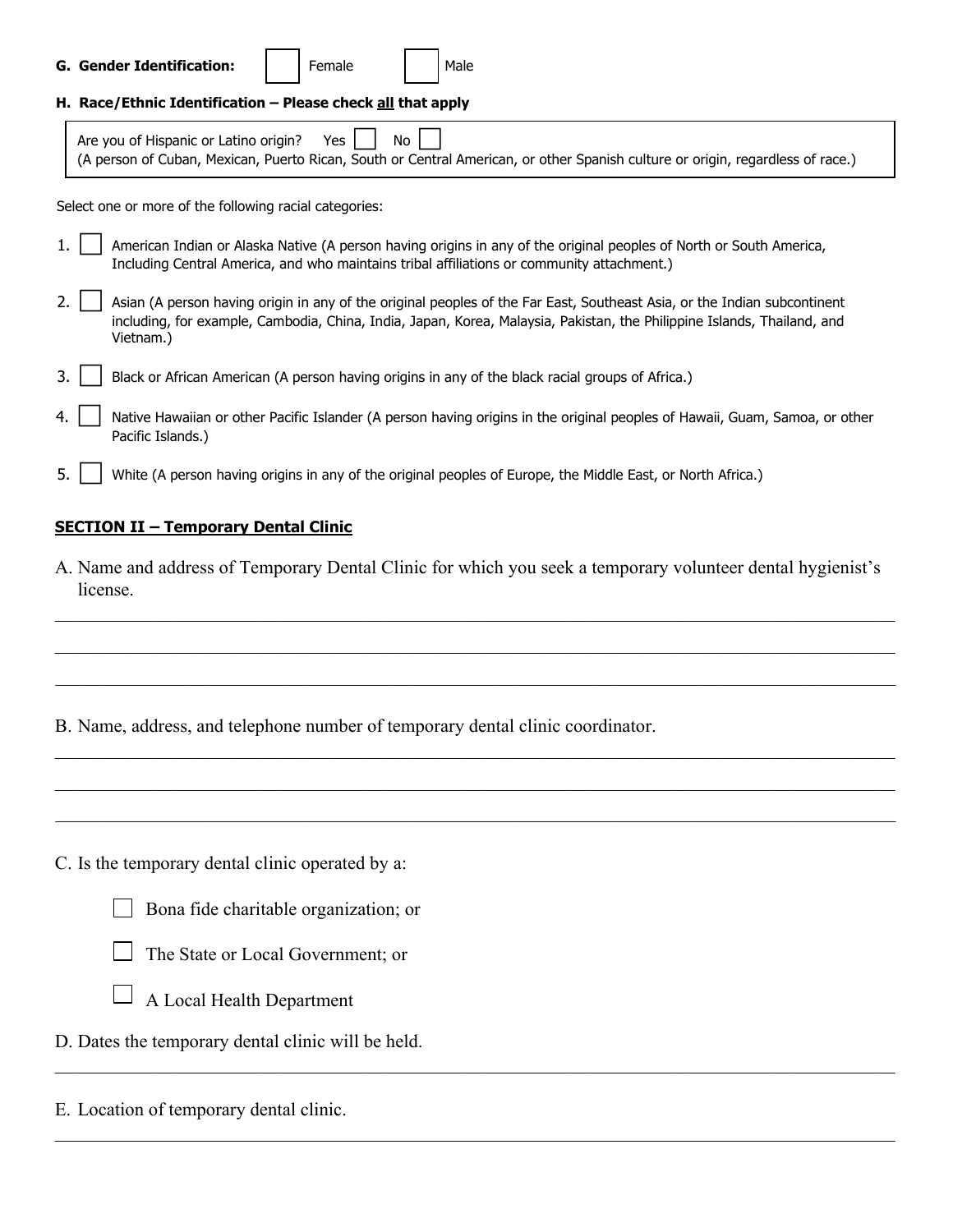#### **SECTION III - EDUCATION**

| A. School of Graduation (Name, City, State, Country):                                                                                                     |                          |            |    |  |
|-----------------------------------------------------------------------------------------------------------------------------------------------------------|--------------------------|------------|----|--|
| B. Date of Graduation:                                                                                                                                    |                          |            |    |  |
| Note: In order to initially qualify for a temporary volunteer dental hygiene license you must meet the<br>requirements of either Section IV or Section V. |                          |            |    |  |
| SECTION IV - NORTH EAST REGIONAL BOARD CLINICAL EXAMINATION/ADEX AMERICAN DENTAL<br><b>HYGIENE EXAMINATION</b>                                            |                          |            |    |  |
| A. Have you passed the NERB or ADEX Examination?                                                                                                          |                          | <b>Yes</b> | No |  |
| B. Date of examination:                                                                                                                                   | Location of examination: |            |    |  |

#### **SECTION V – EXPERIENCE**

A.  $\Box$  Yes  $\Box$  No For at least 3 years preceding my application I have held a general license to practice dental hygiene that permits clinical practice, and in that 3 year period I have been actively engaged in practicing dental hygiene for at least 150 hours on average per year for a cumulative total of at least 450 hours. In addition, the license is not subject to clinical restrictions.

#### **SECTION VI – Licensure in Other States**

A. List other states or jurisdictions in which you hold or have held a general license to practice dental hygiene that permits clinical practice. Include license number(s).

| <b>State</b> | <b>License Number</b> |
|--------------|-----------------------|
|              |                       |
|              |                       |
|              |                       |
|              |                       |

B. For the 3 year period preceding the date of your application:

- 1) Identify the state(s) in which held a dental hygiene license;
- 2) The date(s) you actively practiced dental hygiene in each of those state(s); and
- 3) The number of hours you practiced in each of those state(s).

| <b>State</b> | Dates of Active Practice | Number of Hours of Practice |  |  |
|--------------|--------------------------|-----------------------------|--|--|
|              |                          |                             |  |  |
|              |                          |                             |  |  |

 $\mathcal{L}_\mathcal{L} = \mathcal{L}_\mathcal{L} = \mathcal{L}_\mathcal{L} = \mathcal{L}_\mathcal{L} = \mathcal{L}_\mathcal{L} = \mathcal{L}_\mathcal{L} = \mathcal{L}_\mathcal{L} = \mathcal{L}_\mathcal{L} = \mathcal{L}_\mathcal{L} = \mathcal{L}_\mathcal{L} = \mathcal{L}_\mathcal{L} = \mathcal{L}_\mathcal{L} = \mathcal{L}_\mathcal{L} = \mathcal{L}_\mathcal{L} = \mathcal{L}_\mathcal{L} = \mathcal{L}_\mathcal{L} = \mathcal{L}_\mathcal{L}$  $\_$  , and the contribution of the contribution of the contribution of the contribution of the contribution of  $\mathcal{L}_\text{max}$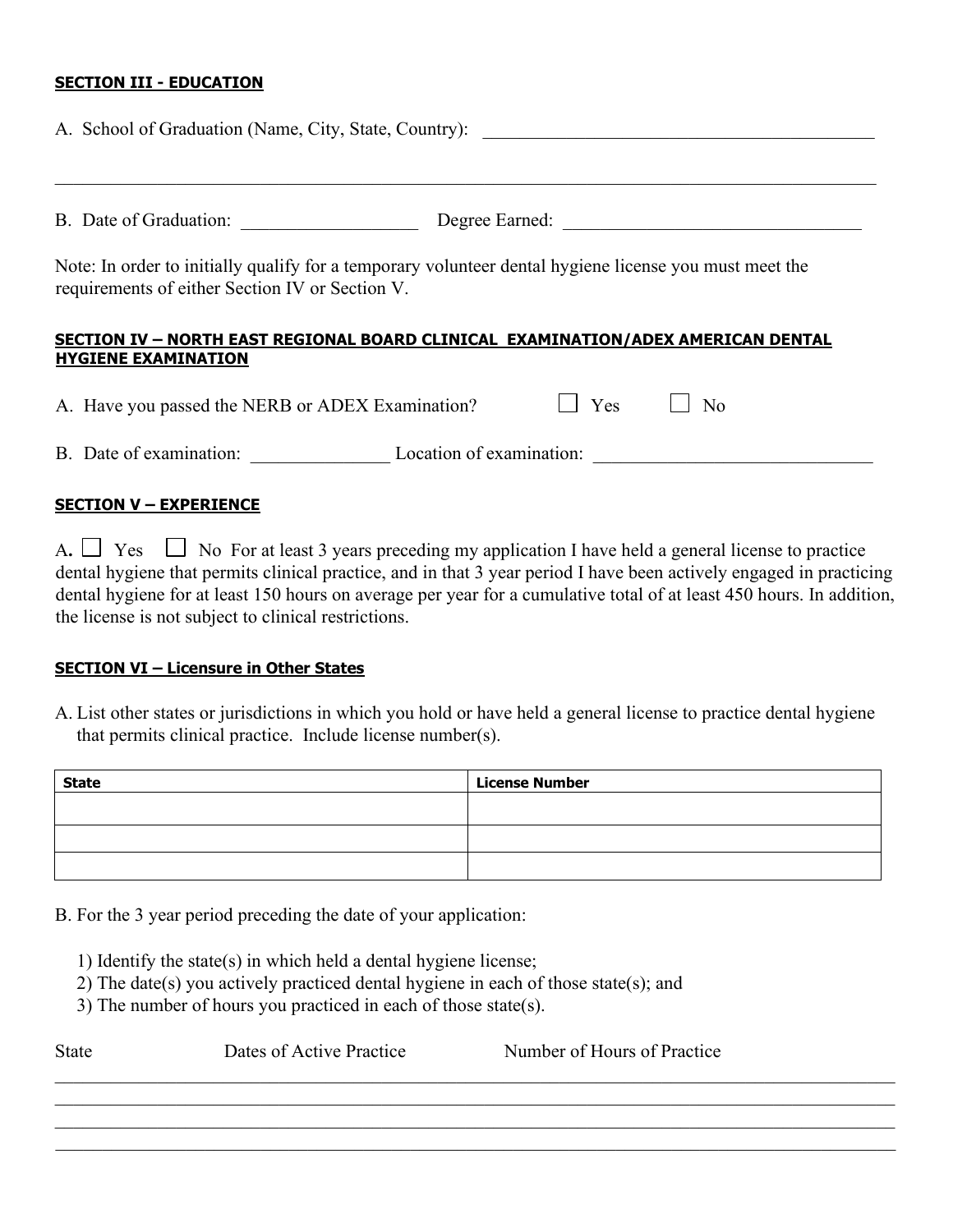C. Do you hold a general license to practice dental hygiene in any state or jurisdiction that is currently subject to clinical restrictions?  $\Box$  Yes  $\Box$  No

If you answered "Yes" please attach a separate page with a complete explanation including a certified copy of the order and the date on which the restriction is scheduled to be lifted.

#### **SECTION VII – Cardiopulmonary Resuscitation Certification (CPR)**

 $\Box$  Yes  $\Box$  No I have attached current verification of CPR certification. (Required)

#### **SECTION VIII – Malpractice Insurance**

 $\Box$  Yes  $\Box$  No Do you carry a policy of malpractice insurance that will cover you for the duration of the temporary dental clinic. If you answered "Yes" please complete the Malpractice Insurance Affidavit below. If you do not, the entity hosting the temporary dental clinic must provide evidence to the Board that you are covered by malpractice insurance for the duration of the event. Please check with the entity hosting the event.

### **SECTION IX- CHARACTER AND FITNESS**

**If you answer "YES" to any question(s) in this section, attach a separate page with a complete explanation of each occasion. Each attachment must have your name in print, signature, and date.** 

### **YES NO**

 $\Box$ 

 $\Box$ 

 $\Box$ 

 $\Box$ 

П

 $\Box$ 

- $\mathcal{L}^{\mathcal{L}}$  a. Has any licensing or disciplinary board of any jurisdiction, including Maryland, or any federal entity denied your application for licensure, reinstatement, or renewal, or taken any action against your license, including but not limited to reprimand, suspension, revocation, a fine, or non-judicial punishment? If you are under a Board Order or were ever under a Board Order in a state other than Maryland you must enclose a certified legible copy of the entire Order with this application.
- $\Box$  b. Have any investigations or charges been brought against you or are any currently pending in any jurisdiction, including Maryland, by any licensing or disciplinary board or any federal or state entity?
- $\Box$  c. Has your application for a dental hygiene license in any jurisdiction been withdrawn for any reason?
- $\Box$  d. Has an investigation or charge been brought against you by a hospital, related institution, or alternative health care system?
- $\Box$  e. Have you had any denial of application for privileges, been denied for failure to renew your privileges, or limitation, restriction, suspension, revocation or loss of privileges in a hospital, related health care facility, or alternative health care system?
- $\Box$  f. Have you pled guilty, nolo contendere, had a conviction or receipt of probation before judgment or other diversionary disposition of any criminal act, excluding minor traffic violations?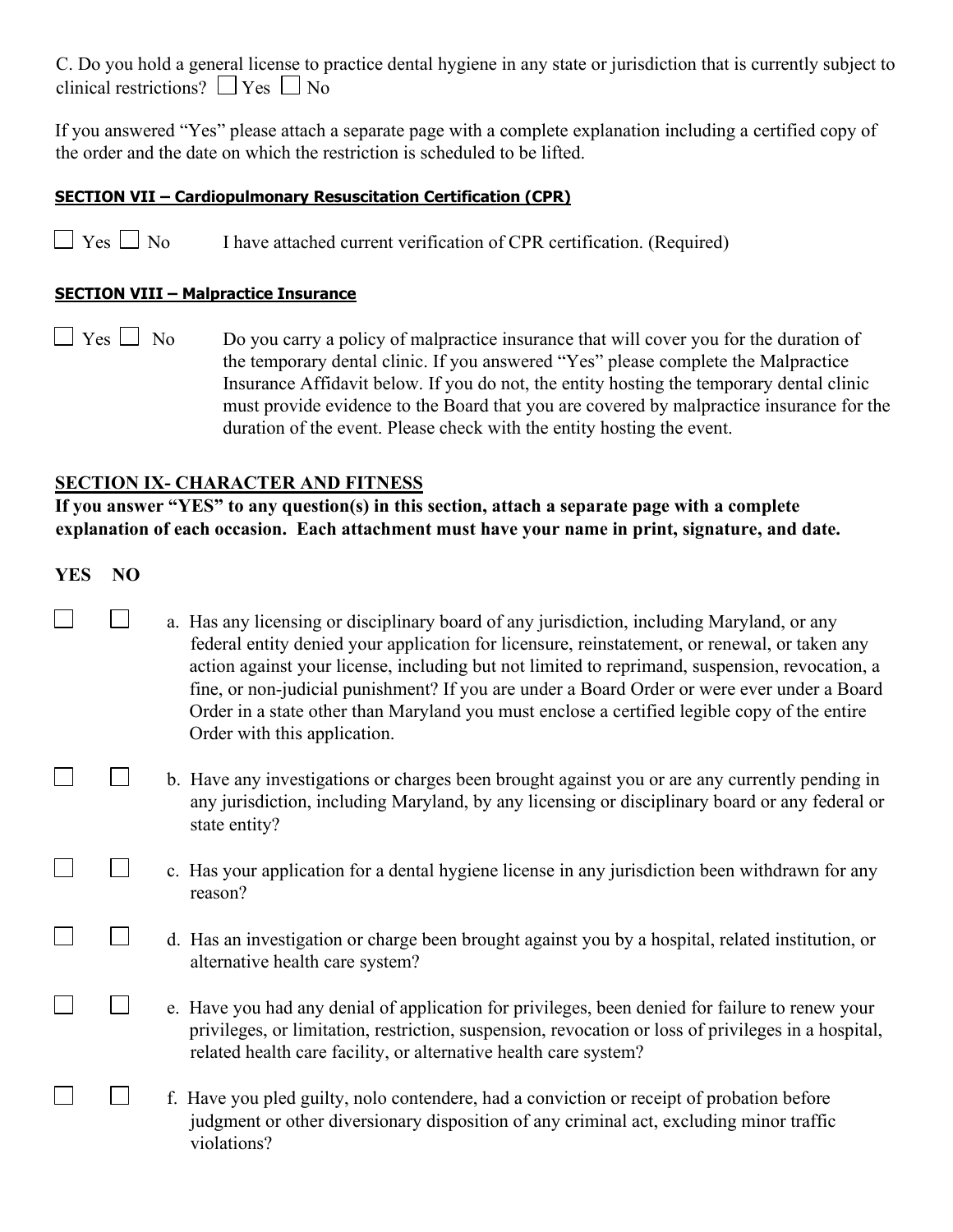### **CHARACTER AND FITNESS CONT'D:**

| <b>YES</b> | N <sub>O</sub> |                                                                                                                                                                                                                                                                                                                                      |
|------------|----------------|--------------------------------------------------------------------------------------------------------------------------------------------------------------------------------------------------------------------------------------------------------------------------------------------------------------------------------------|
|            |                | g. Have you pled guilty, nolo contendere, had a conviction, or receipt of probation before<br>judgment or other diversionary disposition for an alcohol or controlled dangerous substance<br>offense, including but not limited to driving while under the influence of alcohol or controlled<br>dangerous substances?               |
|            |                | h. Do you have criminal charges pending against you in any court of law, excluding minor<br>traffic violations?                                                                                                                                                                                                                      |
|            |                | i. Do you have a physical condition that impairs your ability to practice dental hygiene?                                                                                                                                                                                                                                            |
|            |                | j. Do you have a mental health condition that impairs your ability to practice dental hygiene?                                                                                                                                                                                                                                       |
|            |                | k. Have the use of drugs and/or alcohol resulted in an impairment of your ability to practice<br>dental hygiene?                                                                                                                                                                                                                     |
|            |                | 1. Have you illegally used drugs?                                                                                                                                                                                                                                                                                                    |
|            |                | m. Have you surrendered or allowed your license to lapse while under investigation by any<br>licensing or disciplinary board of any jurisdiction, including Maryland, or any federal or<br>state entity?                                                                                                                             |
|            |                | n. Have you been named as a defendant in a filing or settlement of a malpractice action?                                                                                                                                                                                                                                             |
|            |                | o. Has your employment been affected or have you voluntarily resigned from any employment,<br>in any setting, or have you been terminated or suspended, from any hospital, related health<br>care or other institution, or any federal entity for any disciplinary reasons or while under<br>investigation for disciplinary reasons? |

## **Release and Certification**

I hereby affirm that I have read and followed the above instructions. I hereby certify that all information in this application is accurate and correct.

I agree that the Maryland State Board of Dental Examiners (the Board) may request any information necessary to process my application for a temporary volunteer dental hygienist's license in Maryland from any person or agency, including but not limited to postgraduate program directors, individual dentists, government agencies, the National Practitioner Data Bank, the Healthcare Integrity and Protection Data Bank, hospitals and other licensing bodies, and I agree that any person or agency may release to the Board the information requested. I also agree to sign any subsequent release for information that may be requested by the Board.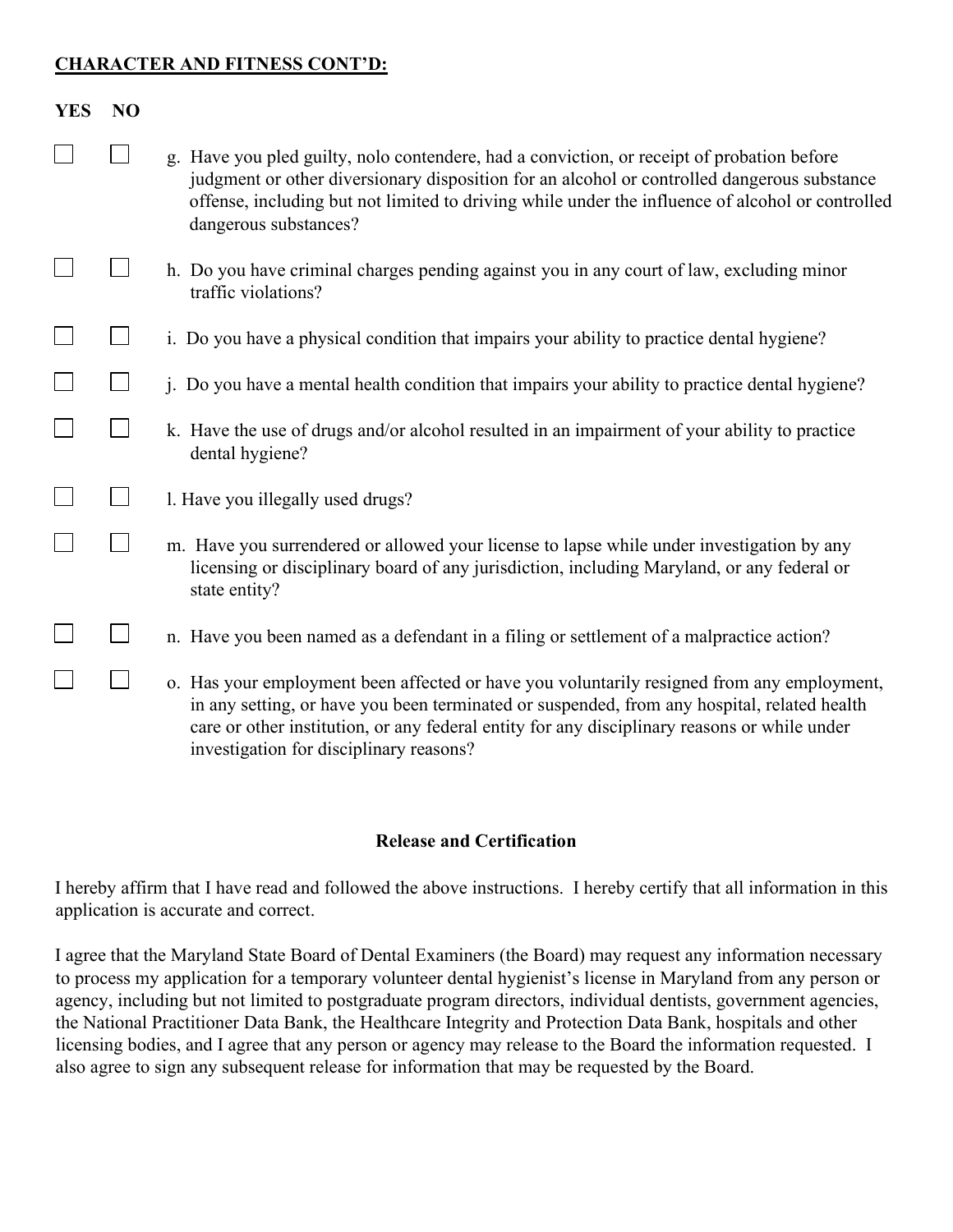I agree that I will fully cooperate with any request for information or with any investigation related to this application or to my practice as a temporary volunteer dental hygienist, including the subpoenaing of documents or records or the inspection of my dental practice.

During the period in which my application is being processed I shall inform the Board of any change to any answer I originally gave in this application, any arrest or conviction, any change of address or any action that occurs based on accusations that would be grounds for disciplinary action under the Annotated Code of Maryland, Health Occupations Article, §4-315.

 $\mathcal{L}_\text{max}$  , and the contribution of the contribution of the contribution of the contribution of the contribution of the contribution of the contribution of the contribution of the contribution of the contribution of t

**Applicant Signature Date**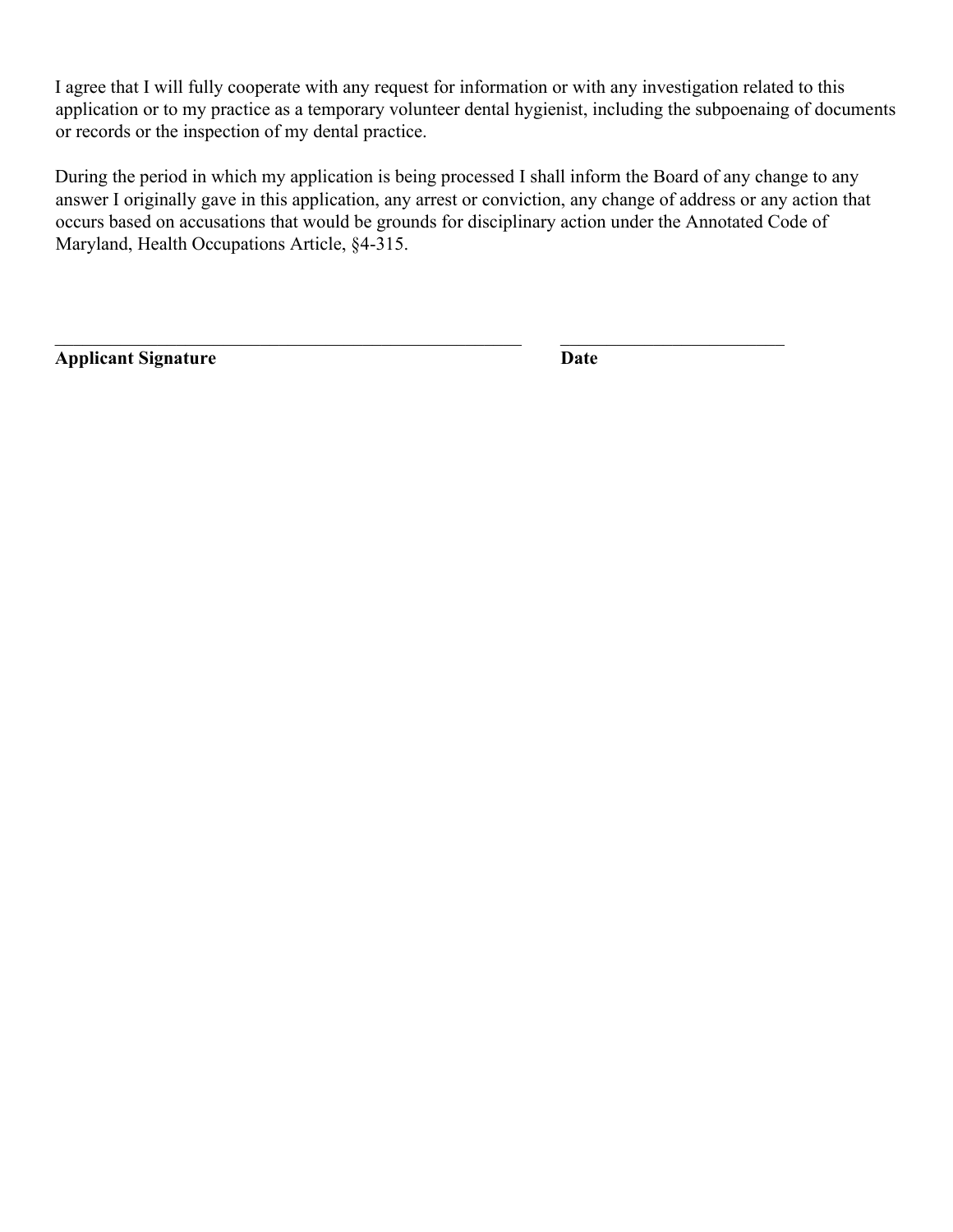## **COMPLETE EITHER THE EXPERIENCE AFFIDAVIT OR THE NERB/ADEX AFFIDAVIT**

#### **EXPERIENCE AFFIDAVIT**

3 YEARS AND 150 HOURS EXPERIENCE REQUIREMENT

For at least 3 years preceding my application I have held a general license to practice dental hygiene that permits clinical practice that is not subject to clinical restrictions, and in that 3 year period I have been actively engaged in practicing dental hygiene for at least 150 hours on average per year for a cumulative total of at least 450 hours.

Signature of Applicant Date

## **NERB/ADEX AFFIDAVIT**

I have passed the North East Regional Board Clinical Examination/American Dental Hygiene Examination.

 $\frac{1}{2}$  ,  $\frac{1}{2}$  ,  $\frac{1}{2}$  ,  $\frac{1}{2}$  ,  $\frac{1}{2}$  ,  $\frac{1}{2}$  ,  $\frac{1}{2}$  ,  $\frac{1}{2}$  ,  $\frac{1}{2}$  ,  $\frac{1}{2}$  ,  $\frac{1}{2}$  ,  $\frac{1}{2}$  ,  $\frac{1}{2}$  ,  $\frac{1}{2}$  ,  $\frac{1}{2}$  ,  $\frac{1}{2}$  ,  $\frac{1}{2}$  ,  $\frac{1}{2}$  ,  $\frac{1$ 

 $\frac{1}{2}$  ,  $\frac{1}{2}$  ,  $\frac{1}{2}$  ,  $\frac{1}{2}$  ,  $\frac{1}{2}$  ,  $\frac{1}{2}$  ,  $\frac{1}{2}$  ,  $\frac{1}{2}$  ,  $\frac{1}{2}$  ,  $\frac{1}{2}$  ,  $\frac{1}{2}$  ,  $\frac{1}{2}$  ,  $\frac{1}{2}$  ,  $\frac{1}{2}$  ,  $\frac{1}{2}$  ,  $\frac{1}{2}$  ,  $\frac{1}{2}$  ,  $\frac{1}{2}$  ,  $\frac{1$ 

 $\mathcal{L}_\text{max}$  , and the contribution of the contribution of  $\mathcal{L}_\text{max}$  , and the contribution of  $\mathcal{L}_\text{max}$ 

Signature of Applicant Date

## **DONATION OF DENTAL SERVICES AFFIDAVIT**  (Required)

I hereby agree that if I am granted a temporary volunteer dental hygienist's license that I will donate dental hygiene services for the temporary dental clinic that I have identified in this application without compensation; and further, I agree that I do not practice dental hygiene in Maryland for profit.

Signature of Applicant Date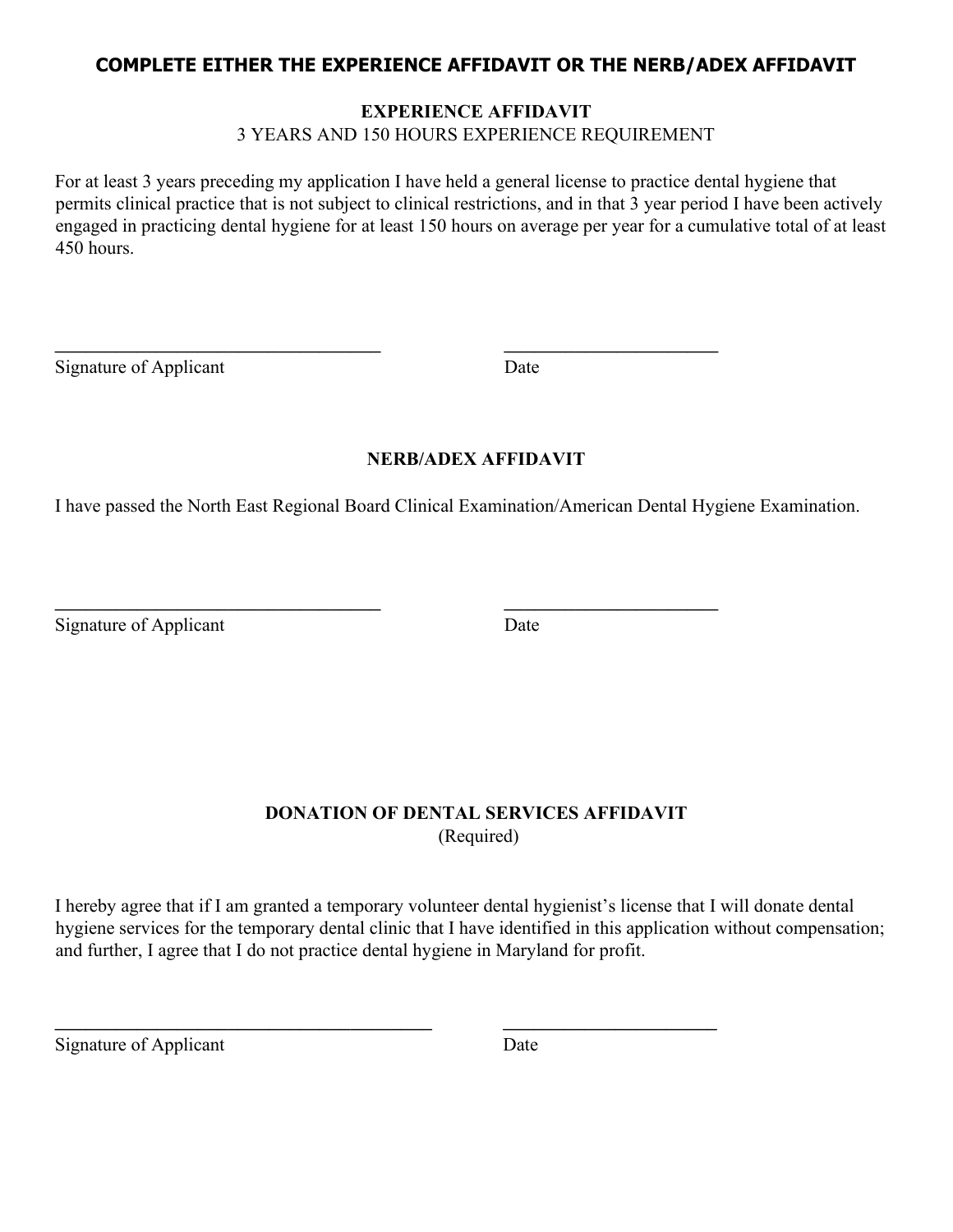## MALPRACTICE INSURANCE AFFIDAVIT

(Required if the entity hosting the temporary dental clinic has not provided malpractice insurance for you for the duration of the temporary dental clinic)

| A. Name of Malpractice Insurer:                                                                                |      |  |  |
|----------------------------------------------------------------------------------------------------------------|------|--|--|
|                                                                                                                |      |  |  |
| B. Name, Address, and telephone number of Malpractice Insurance Agent:                                         |      |  |  |
|                                                                                                                |      |  |  |
|                                                                                                                |      |  |  |
| C. If You Do Not Have an Agent, Provide the Address and Telephone<br><b>Number of the Malpractice Insurer:</b> |      |  |  |
|                                                                                                                |      |  |  |
|                                                                                                                |      |  |  |
| <b>D. Policy Number</b>                                                                                        |      |  |  |
| <b>E. Amount of Coverage</b>                                                                                   |      |  |  |
|                                                                                                                |      |  |  |
| Signature of Applicant                                                                                         | Date |  |  |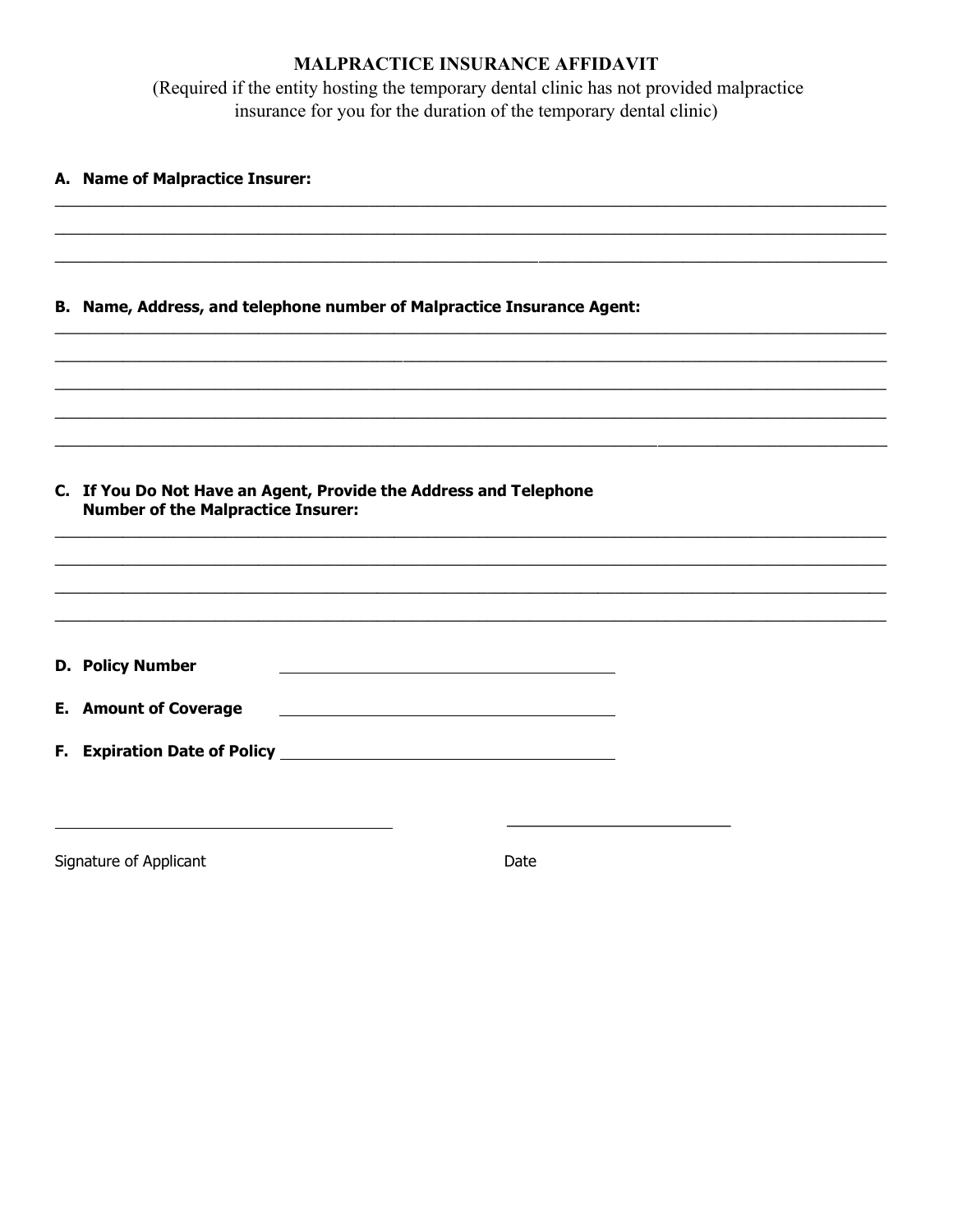## **NOTARY**

# **STATE OF** \_\_\_\_\_\_\_\_\_\_\_\_\_\_\_\_\_\_\_\_\_\_\_\_\_\_\_\_\_\_, **CITY/COUNTY OF**\_\_\_\_\_\_\_\_\_\_\_\_\_\_\_\_\_\_\_\_\_\_\_\_\_\_

**I HEREBY CERTIFY THAT** on this day of  $\qquad \qquad$ , 20  $\qquad$ , before me, a Notary Public of the State of \_\_\_\_\_\_\_\_\_\_\_\_\_\_\_\_\_\_\_\_\_\_\_\_\_\_\_\_\_\_\_ and the City/County aforesaid, personally appeared before me

\_\_\_\_\_\_\_\_\_\_\_\_\_\_\_\_\_\_\_\_\_\_\_\_\_\_\_\_\_\_\_\_\_\_\_\_\_, and made oath in due form of law that the information contained in the

Release and Certification three foregoing Affidavits are true and correct to the best of his\her knowledge and belief.

AS WITNESS my hand and Notarial Seal.

**Notary Public** 

**My Commission Expires**: \_\_\_\_\_\_\_\_\_\_\_\_\_\_\_\_\_\_\_\_\_\_\_\_\_

\_\_\_\_\_\_\_\_\_\_\_\_\_\_\_\_\_\_\_\_\_\_\_\_\_\_\_\_\_\_\_\_\_\_\_\_\_\_\_\_\_\_\_\_\_\_\_\_

#### **MAIL APPLICATION AND SUPPORTING DOCUMENTS TO:**

Maryland State Board of Dental Examiners The Benjamin Rush Building Spring Grove Hospital Center 55 Wade Avenue Catonsville, MD 21228 ATTN: Licensing Unit